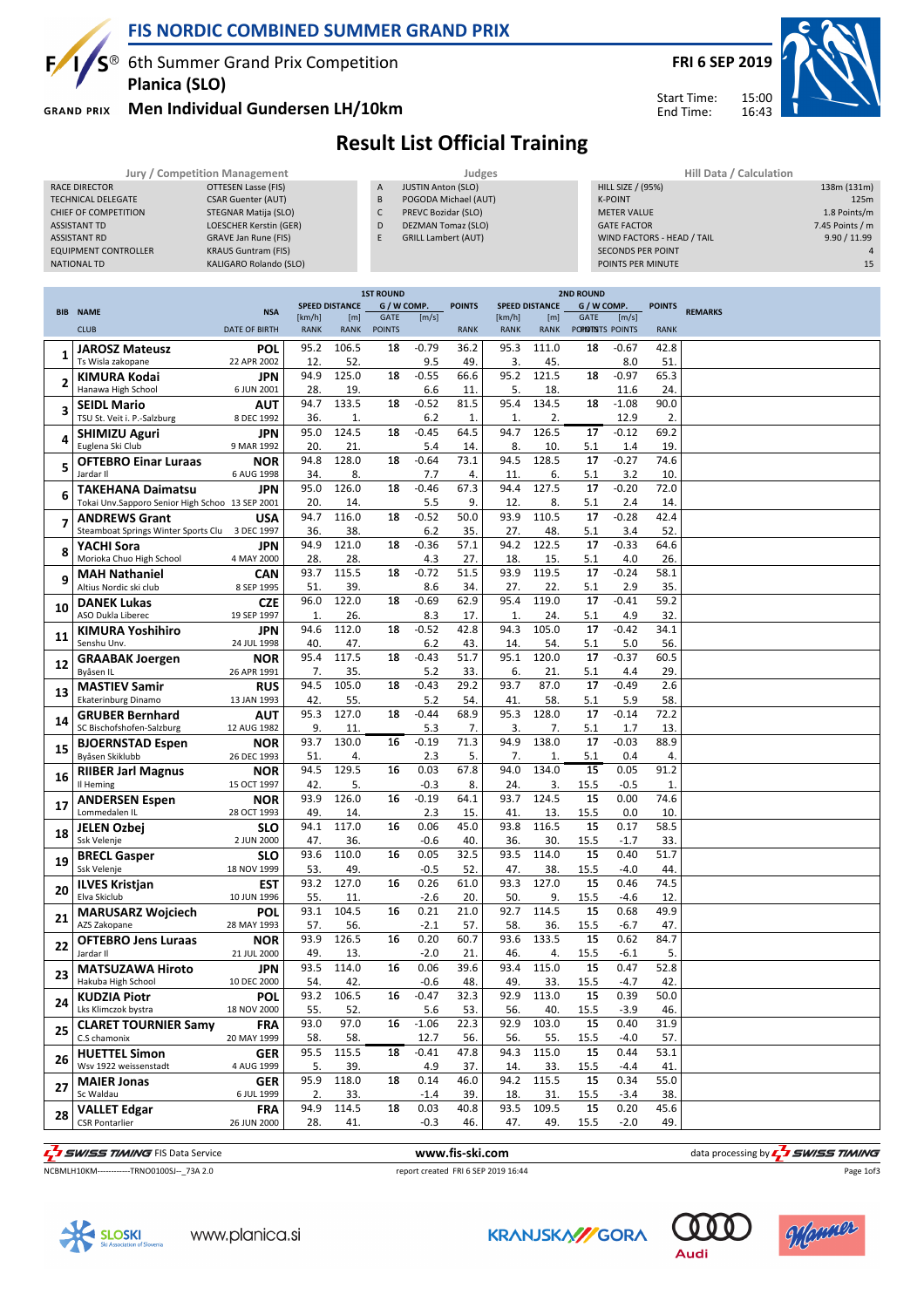

 $S^{\circledast}$  6th Summer Grand Prix Competition Planica (SLO)

**FRI 6 SEP 2019** 

 $15:00$ 

16:43

Start Time: End Time:



Men Individual Gundersen LH/10km **GRAND PRIX** 

 $\mathbf{F}$ 

# **Result List Official Training**

|    |                                                         |                           | <b>1ST ROUND</b> |                       |               |                | <b>2ND ROUND</b> |             |                       |                    |                |               |                |
|----|---------------------------------------------------------|---------------------------|------------------|-----------------------|---------------|----------------|------------------|-------------|-----------------------|--------------------|----------------|---------------|----------------|
|    | <b>BIB NAME</b>                                         | <b>NSA</b>                |                  | <b>SPEED DISTANCE</b> | G / W COMP.   |                | <b>POINTS</b>    |             | <b>SPEED DISTANCE</b> | G / W COMP.        |                | <b>POINTS</b> | <b>REMARKS</b> |
|    |                                                         |                           | [km/h]           | [m]                   | GATE          | [m/s]          |                  | [km/h]      | [ <sub>m</sub> ]      | GATE               | [m/s]          |               |                |
|    | <b>CLUB</b>                                             | <b>DATE OF BIRTH</b>      | <b>RANK</b>      | <b>RANK</b>           | <b>POINTS</b> |                | <b>RANK</b>      | <b>RANK</b> | <b>RANK</b>           | POPIDITISTS POINTS |                | <b>RANK</b>   |                |
| 29 | <b>PARK Jeun</b>                                        | KOR                       | 95.3             | 122.0                 | 18            | 0.02           | 54.4             | 94.2        | 114.5                 | 15                 | 0.03           | 56.3          |                |
|    |                                                         | 11 MAR 1993               | 9.               | 26.                   |               | $-0.2$         | 30.              | 18.         | 36.                   | 15.5               | $-0.3$         | 37.           |                |
| 30 | <b>TYRODE Mael</b>                                      | <b>FRA</b>                | 94.4             | 111.5                 | 18            | $-0.51$        | 41.8             | 93.7        | 102.5                 | 15                 | $-0.17$        | 37.0          |                |
|    | S.C les fourgs                                          | 31 JUL 2000               | 44.              | 48.                   |               | 6.1            | 45.              | 41.         | 56.                   | 15.5               | 2.0            | 55.           |                |
| 31 | <b>JELEN Rok</b>                                        | <b>SLO</b>                | 94.4             | 118.0                 | 18            | $-0.58$        | 54.4             | 93.1        | 113.0                 | 15                 | $-0.36$        | 58.2          |                |
|    | Ssk Velenje                                             | 31 MAR 2000               | 44.              | 33.                   |               | 7.0            | 30.              | 53.         | 40.                   | 15.5               | 4.3            | 34.           |                |
| 32 | <b>BUZZI Raffaele</b>                                   | <b>ITA</b>                | 95.3<br>9.       | 109.5                 | 18            | $-0.15$        | 33.9             | 93.9        | 102.0                 | 15                 | $-0.30$        | 37.7          |                |
|    | C.S. CARABINIERI SEZ. SCI                               | 17 JUL 1995               | 95.0             | 50.<br>116.5          | 18            | 1.8<br>0.03    | 51.<br>44.4      | 27.<br>93.9 | 57.<br>111.0          | 15.5<br>15         | 3.6<br>$-0.24$ | 54.<br>53.2   |                |
| 33 | <b>LEHNERT Luis</b><br>Wsv Oberaudorf                   | GER<br>12 JUN 2000        | 20.              | 37.                   |               | $-0.3$         | 41.              | 27.         | 45.                   | 15.5               | 2.9            | 40.           |                |
|    | <b>VAXELAIRE Lilian</b>                                 | <b>FRA</b>                | 94.9             | 114.0                 | 18            | $-0.22$        | 42.8             | 93.7        | 115.0                 | 15                 | $-0.03$        | 57.9          |                |
| 34 | S.C xonrupt                                             | 4 FEB 1998                | 28.              | 42.                   |               | 2.6            | 43.              | 41          | 33.                   | 15.5               | 0.4            | 36.           |                |
|    | <b>MRAZ Samuel</b>                                      | <b>AUT</b>                | 94.7             | 109.0                 | 18            | $-0.33$        | 35.2             | 93.9        | 111.0                 | 15                 | 0.29           | 47.4          |                |
| 35 | KSG Klagenfurt-Kaernten                                 | 2 JUL 1998                | 36.              | 51.                   |               | 4.0            | 50.              | 27.         | 45.                   | 15.5               | $-2.9$         | 48.           |                |
|    | <b>RUNGGALDIER Lukas</b>                                | <b>ITA</b>                | 94.6             | 105.5                 | 18            | 0.15           | 23.4             | 93.2        | 109.5                 | 15                 | 0.33           | 44.3          |                |
| 36 | <b>GRUPPO SCIATORI FIAMME GIALLE</b>                    | 31 JUL 1987               | 40.              | 54.                   |               | $-1.5$         | 55.              | 52.         | 49.                   | 15.5               | $-3.3$         | 50.           |                |
| 37 | <b>PORTYK Tomas</b>                                     | <b>CZE</b>                | 95.0             | 127.5                 | 18            | $-0.06$        | 65.2             | 93.8        | 122.0                 | 15                 | 0.27           | 67.4          |                |
|    | LSK Lomnice nad Popelkou                                | 6 APR 1996                | 20.              | 10.                   |               | 0.7            | 13.              | 36.         | 16.                   | 15.5               | $-2.7$         | 21.           |                |
| 38 | <b>RAINER Marc Luis</b>                                 | <b>AUT</b>                | 94.9             | 113.5                 | 18            | $-0.61$        | 46.6             | 94.1        | 113.0                 | 15                 | 0.27           | 51.2          |                |
|    | SK Saalfelden-Salzburg                                  | 22 SEP 1999               | 28.              | 44.                   |               | 7.3            | 38.              | 21          | 40.                   | 15.5               | $-2.7$         | 45.           |                |
| 39 | <b>MACH David</b>                                       | <b>GER</b>                | 94.8             | 123.0                 | 18            | $-0.15$        | 58.2             | 94.3        | 123.0                 | 15                 | 0.08           | 71.1          |                |
|    | <b>Tsv Buchenberg</b>                                   | 14 MAY 2000               | 34.              | 23.                   |               | 1.8            | 23.              | 14.         | 14.                   | 15.5               | $-0.8$         | 15.           |                |
| 40 | <b>HAHN Martin</b>                                      | <b>GER</b>                | 95.0             | 100.0                 | 18            | $-0.33$        | 19.0             | 94.1        | 106.5                 | 15                 | 0.02           | 42.0          |                |
|    | <b>VSC Klingenthal</b>                                  | 6 MAY 1997                | 20.              | 57.                   |               | 4.0            | 58.              | 21          | 53.                   | 15.5               | $-0.2$         | 53.           |                |
| 41 | <b>KOSTNER Aaron</b><br>G.S. FIAMME ORO MOENA           | <b>ITA</b><br>8 JUL 1999  | 95.7<br>3.       | 121.0<br>28.          | 18            | $-0.41$<br>4.9 | 57.7<br>26.      | 94.6        | 117.5<br>28.          | 15<br>15.5         | $-0.25$<br>3.0 | 65.0<br>25.   |                |
|    |                                                         | <b>RUS</b>                | 94.0             | 113.5                 | 18            | $-0.39$        | 44.0             | 10.<br>93.0 | 109.5                 | 15                 | $-0.41$        | 52.5          |                |
| 42 | <b>YAHIN Ernest</b><br>SDUSHOR 33 Ufa                   | 9 JAN 1991                | 48.              | 44.                   |               | 4.7            | 42.              | 55.         | 49.                   | 15.5               | 4.9            | 43.           |                |
|    | <b>VYTRVAL Jan</b>                                      | <b>CZE</b>                | 95.0             | 120.0                 | 18            | $-0.43$        | 56.2             | 93.1        | 109.0                 | 15                 | $-0.61$        | 54.0          |                |
| 43 | ASO Dukla Liberec                                       | 8 MAY 1998                | 20.              | 30.                   |               | 5.2            | 29.              | 53.         | 52.                   | 15.5               | 7.3            | 39.           |                |
|    | <b>PAZOUT Ondrej</b>                                    | <b>CZE</b>                | 95.4             | 131.5                 | 18            | $-0.41$        | 76.6             | 94.1        | 121.0                 | 15                 | $-0.75$        | 77.3          |                |
| 44 | ASO Dukla Liberec                                       | 1 JUL 1998                | 7.               | 3.                    |               | 4.9            | 3.               | 21.         | 20.                   | 15.5               | 9.0            | 8.            |                |
| 45 | <b>VRHOVNIK Vid</b>                                     | <b>SLO</b>                | 95.1             | 125.5                 | 18            | $-0.26$        | 64.0             | 94.0        | 117.5                 | 15                 | $-0.75$        | 71.0          |                |
|    | Ssk Velenje                                             | 12 JUL 1999               | 16.              | 16.                   |               | 3.1            | 16.              | 24.         | 28.                   | 15.5               | 9.0            | 16.           |                |
| 46 | <b>DEUSCHL Christian</b>                                | <b>AUT</b>                | 94.9             | 129.5                 | 18            | 0.14           | 66.7             | 93.8        | 125.5                 | 15                 | $-0.67$        | 84.4          |                |
|    | Nordic Team Absam-Tirol                                 | 20 APR 1997               | 28.              | 5.                    |               | $-1.4$         | 10.              | 36.         | 11.                   | 15.5               | 8.0            | 6.            |                |
| 47 | <b>SCHMID Julian</b>                                    | <b>GER</b>                | 95.2             | 125.5                 | 18            | $-0.13$        | 62.5             | 93.9        | 118.0                 | 15                 | $-0.62$        | 70.3          |                |
|    | Sc Oberstdorf                                           | 1 SEP 1999                | 12.<br>95.1      | 16.<br>123.0          |               | 1.6<br>$-0.12$ | 18.<br>57.8      | 27.<br>93.9 | 26.<br>111.5          | 15.5<br>15         | 7.4<br>$-0.68$ | 17.<br>59.4   |                |
| 48 | <b>IVANOV Vitalii</b><br>S Peterburg KOR 1 TSSP Karelia | <b>RUS</b><br>22 OCT 1998 | 16.              | 23.                   | 18            | 1.4            | 25.              | 27.         | 44.                   | 15.5               | 8.2            | 31.           |                |
|    | <b>FRENZEL Eric</b>                                     | <b>GER</b>                | 95.0             | 123.5                 | 18            | $-0.07$        | 58.1             | 94.3        | 122.0                 | 15                 | $-0.51$        | 76.2          |                |
| 49 | SSV Gever                                               | 21 NOV 1988               | 20.              | 22.                   |               | 0.8            | 24.              | 14.         | 16.                   | 15.5               | 6.1            | 9.            |                |
|    | <b>RIIBER Harald Johnas</b>                             | <b>NOR</b>                | 95.6             | 128.0                 | 18            | $-0.10$        | 66.6             | 94.7        | 125.5                 | 15                 | $-0.23$        | 79.2          |                |
| 50 | Heming                                                  | 8 APR 1995                | 4.               | 8.                    |               | 1.2            | 11.              | 8.          | 11.                   | 15.5               | 2.8            | 7.            |                |
| 51 | <b>JOEBSTL Thomas</b>                                   | <b>AUT</b>                | 95.2             | 113.5                 | 18            | $-0.04$        | 39.8             | 94.0        | 119.5                 | 15                 | $-0.09$        | 66.7          |                |
|    | SG Klagenfurt-Kaernten                                  | 22 SEP 1995               | 12.              | 44                    |               | 0.5            | 47.              | 24.         | 22.                   | 15.5               | 1.1            | 22.           |                |
| 52 | <b>GREIDERER Lukas</b>                                  | AUT                       | 95.0             | 125.5                 | 18            | $-0.04$        | 61.4             | 93.7        | 121.5                 | 15                 | $-0.05$        | 69.8          |                |
|    | HSV Absam Bergisel-Tirol                                | 8 JUL 1993                | 20.              | 16.                   |               | 0.5            | 19.              | 41.         | 18.                   | 15.5               | 0.6            | 18.           |                |
| 53 | <b>KUPCZAK Szczepan</b>                                 | <b>POL</b>                | 94.3             | 125.0                 | 18            | $-0.03$        | 60.4             | 93.3        | 118.0                 | 15                 | $-0.07$        | 63.7          |                |
|    | AZS AWF Katowice                                        | 29 NOV 1992               | 46.              | 19.                   |               | 0.4            | 22.              | 50.         | 26.                   | 15.5               | 0.8            | 27.           |                |
| 54 | <b>MUHLETHALER Laurent</b><br>Premanon                  | <b>FRA</b>                | 95.1             | 118.5                 | 18            | $-0.11$        | 49.6             | 93.8<br>36. | 114.0                 | 15                 | $-0.45$        | 61.1<br>28.   |                |
|    |                                                         | 27 SEP 1997               | 16.<br>95.1      | 32.<br>123.0          | 18            | 1.3<br>$-0.05$ | 36.<br>57.0      | 93.9        | 38.<br>115.5          | 15.5<br>15         | 5.4<br>$-0.61$ | 65.7          |                |
| 55 | <b>RIESSLE Fabian</b><br>SZ Breitnau                    | GER<br>18 DEC 1990        | 16.              | 23.                   |               | 0.6            | 28.              | 27.         | 31.                   | 15.5               | 7.3            | 23.           |                |
|    | <b>GERARD Antoine</b>                                   | <b>FRA</b>                | 95.2             | 129.5                 | 18            | $-0.23$        | 70.9             | 93.9        | 119.0                 | 15                 | $-0.37$        | 69.1          |                |
| 56 | US Ventron                                              | 15 JUN 1995               | 12.              | 5.                    |               | 2.8            | 6.               | 27.         | 24.                   | 15.5               | 4.4            | 20.           |                |
|    | <b>COSTA Samuel</b>                                     | <b>ITA</b>                | 95.5             | 119.0                 | 18            | $-0.38$        | 53.8             | 94.4        | 113.0                 | 15                 | $-0.55$        | 60.5          |                |
| 57 | G.S. FIAMME ORO MOENA                                   | 30 NOV 1992               | 5.               | 31.                   |               | 4.6            | 32.              | 12.         | 40.                   | 15.5               | 6.6            | 29.           |                |
| 58 | <b>REHRL Franz-Josef</b>                                | <b>AUT</b>                | 94.7             | 132.5                 | 18            | $-0.63$        | 81.1             | 93.8        | 130.0                 | 15                 | $-0.41$        | 89.4          |                |
|    | WSV Ramsau-Steiermark                                   | 15 MAR 1993               | 36.              | 2.                    |               | 7.6            | 2.               | 36.         | 5.                    | 15.5               | 4.9            | 3.            |                |

I SWISS TIMING FIS Data Service NCBMLH10KM------------TRNO0100SJ--\_73A 2.0

www.fis-ski.com report created FRI 6 SEP 2019 16:44 data processing by **4 5 SWISS TIMING** 

Audi







Page 2of3